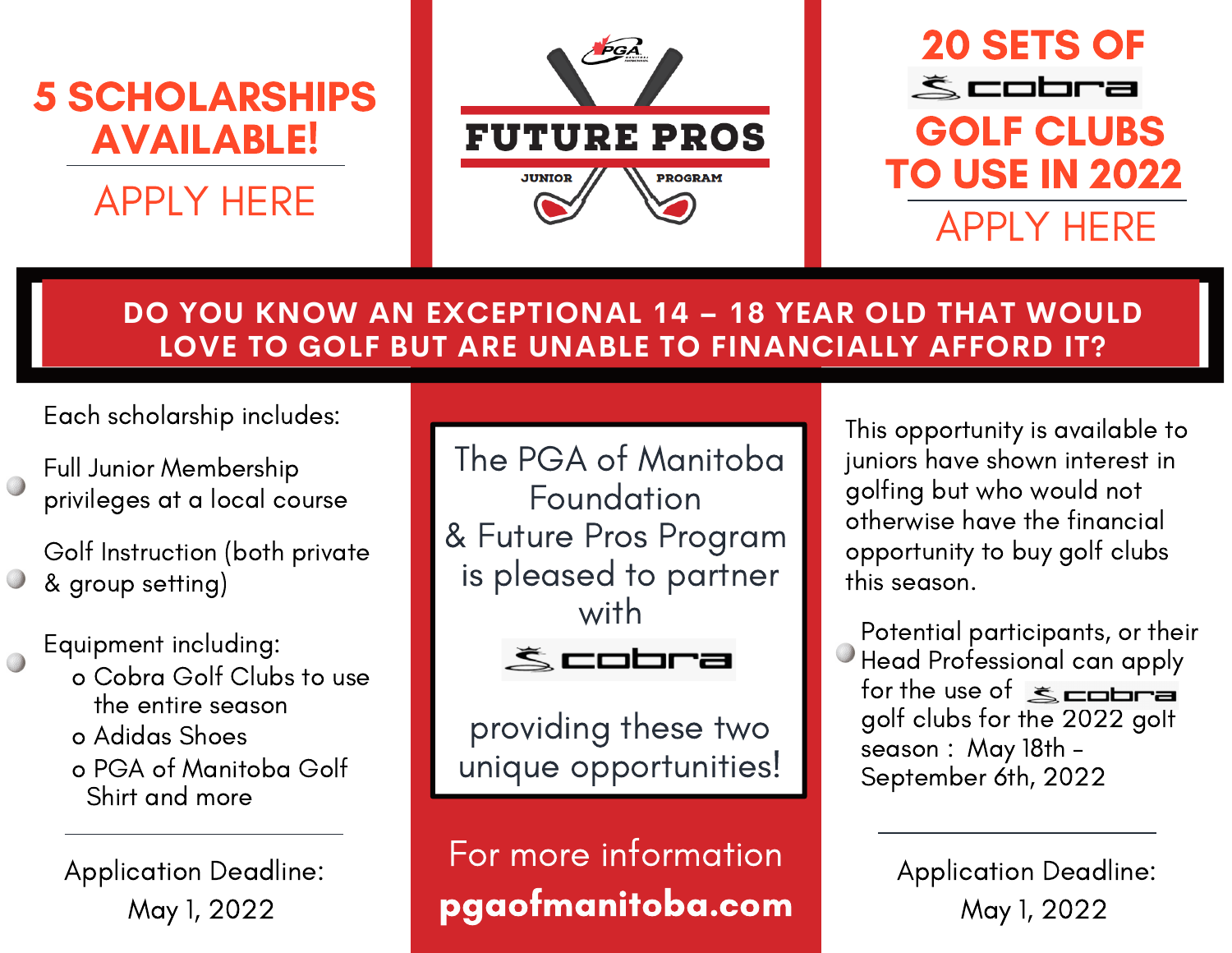## SCHOLARSHIP APPLICATION INFORMATION



Each scholarship includes:

Full Junior Membership privileges at a local course

 $\bigcirc$ 

 $\bigcirc$ 

Golf Instruction (both private & group setting)

Equipment including: o Cobra Golf Clubs to use the 2022 season o Adidas Shoes o PGA of Manitoba Golf Shirt & more

Application Deadline

#### Future Pros Golf Scholarship application is available at pgaofmanitoba.com

- The scholarship is open to students, aged 14-18, who would not have the financial opportunity to golf this season
- Potential participants must apply be approved by the PGA of Manitoba Foundation Inc
- Successful applicants will be provided golf instruction, junior club membership and any essential equipment needed while being in the Future Pros program
- Participants must adhere to all rules and regulations of the program, and the host course, to remain eligible
- Participants will be assigned by location to the golf course within the city that fits best
- For more information facility access while the Foundation will provide equipment. The host Professional will enrol them in that club's junior instruction programs and provide golf course and practice

# pgaofmanitoba.com May 1, 2022 Application & Information: pgaofmanitoba.com